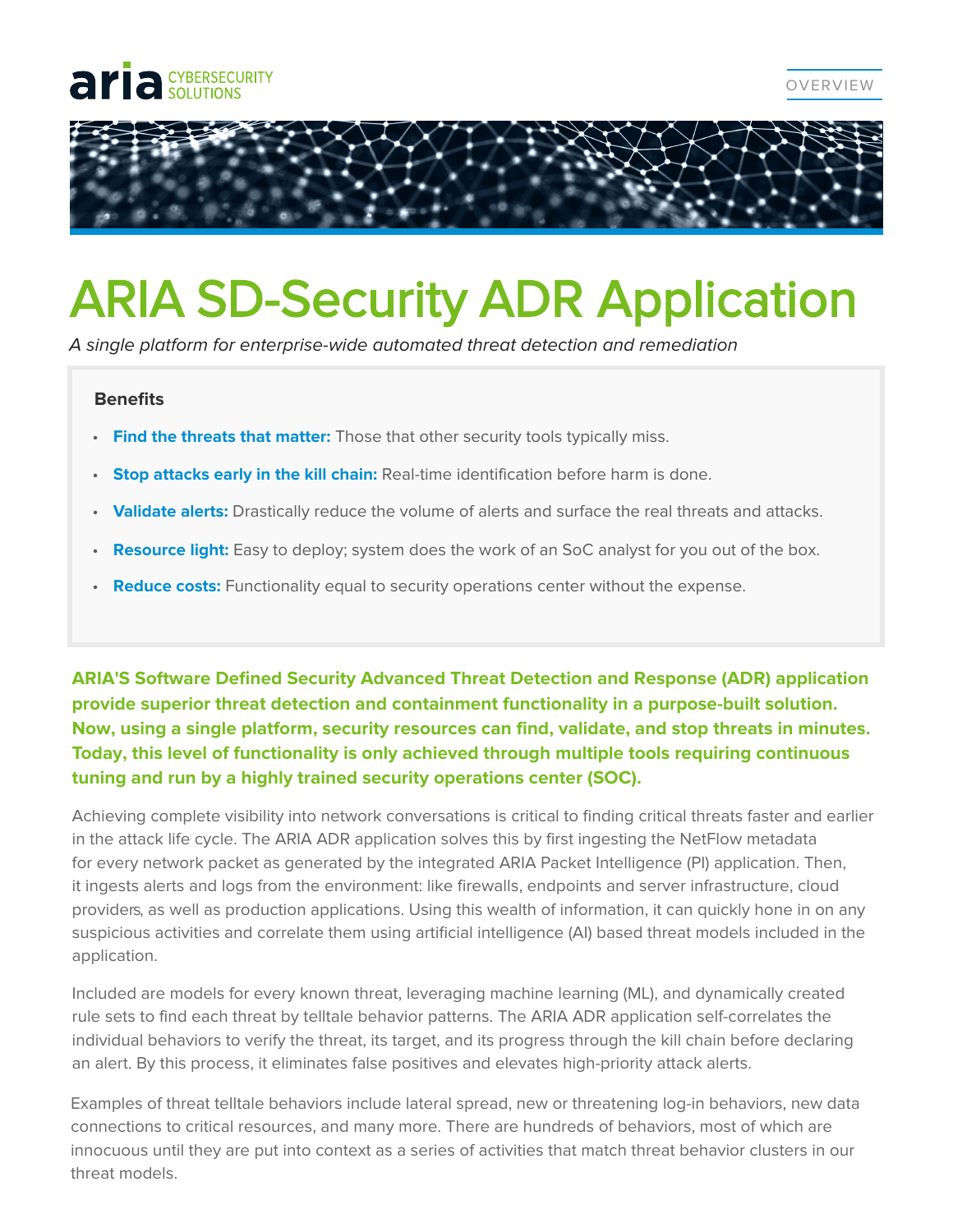While AI and ML science may sound complicated, it's all contained within the ARIA ADR application. The result is threats can't hide. The application doesn't need signatures or continuous community updates on the latest type of threat. Analysts don't need to create any rules or perform searches – the system does all that. Meaning when an alert is generated, it is real, and it is actionable.

| Types of Threats Found by ARIA ADR |                        |                          |
|------------------------------------|------------------------|--------------------------|
| <b>Attacks</b>                     | <b>Intrusions</b>      | <b>Breaches</b>          |
| Ransomware                         | <b>Exploits</b>        | Data Exfiltrations       |
| Malware                            |                        |                          |
| <b>Bots</b>                        | <b>APT<sub>s</sub></b> |                          |
| <b>Brute-Force Attacks</b>         |                        | <b>Policy Violations</b> |
| <b>Compromised Credentials</b>     | <b>DNS Stuffing</b>    |                          |
| <b>Insider Attacks</b>             |                        |                          |
| <b>DDoS Attacks</b>                |                        |                          |

A key aspect of the ARIA ADR application is that once a threat is validated, it can communicate back by API to the ARIA PI application and instruct it to stop the conversations specific to that threat. It does this out of the box – no special configuration required. This is critical in containing threats like ransomware. It blocks all communication of infected devices or applications – isolating them off-line. However, since the application is intelligent, it can also tell the ARIA PI instances only to block the threat communication. This leaves critical devices and applications safely online, ensuring the continuation of normal business-critical operations until back-ups can be brought online.

There are other forms of containment ARIA ADR can execute upon. For instance, it can block specific external communications by writing polices to the firewall, and it can also deactivate a user or a device's compromised credentials. All of this is done by the system, either by the click of a button on the ADR UI – or automatically as the threats are alerted upon if so configured.

Our single pane of glass approach ensures ease of use. This process can be done through its UI or can be fully automated with no user involvement, leveraging the application's industry-leading SOC-AI™ capabilities. This is a major advantage over other security tools.  $SOC-AI<sup>m</sup>$  is capable of automating – or removing the need for – most tasks a SOC performs. Most SIEMs and supporting detection tools that the ARIA ADR application replaces have a need for continual updating, which adds a heavy eight-hour-a-day workload by a highly trained SOC team. The SOC-AI functionality removes the need for tasking, including defining rules, filtering responses, creating and executing playbooks, verifying threats, and then taking action to contain the threats. Finally, it auto generates reports telling the status of your organization's security posture and provides reports required to prove industry compliance with PCI, HIPPA, and NIST. It truly can be viewed as having a SOC-in-a-box.